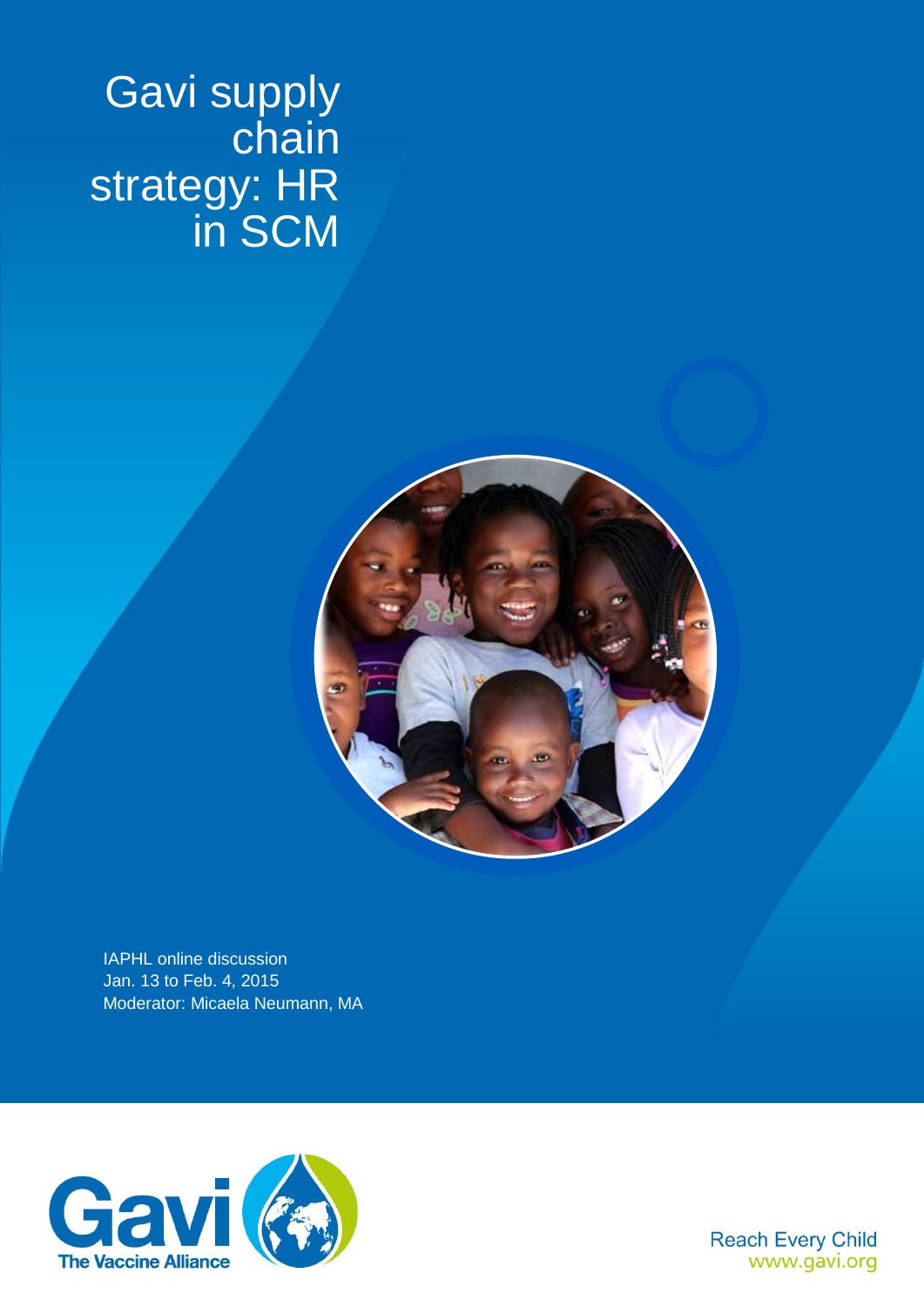

# Gavi supply chain strategy: HR in SCM

# **Contents**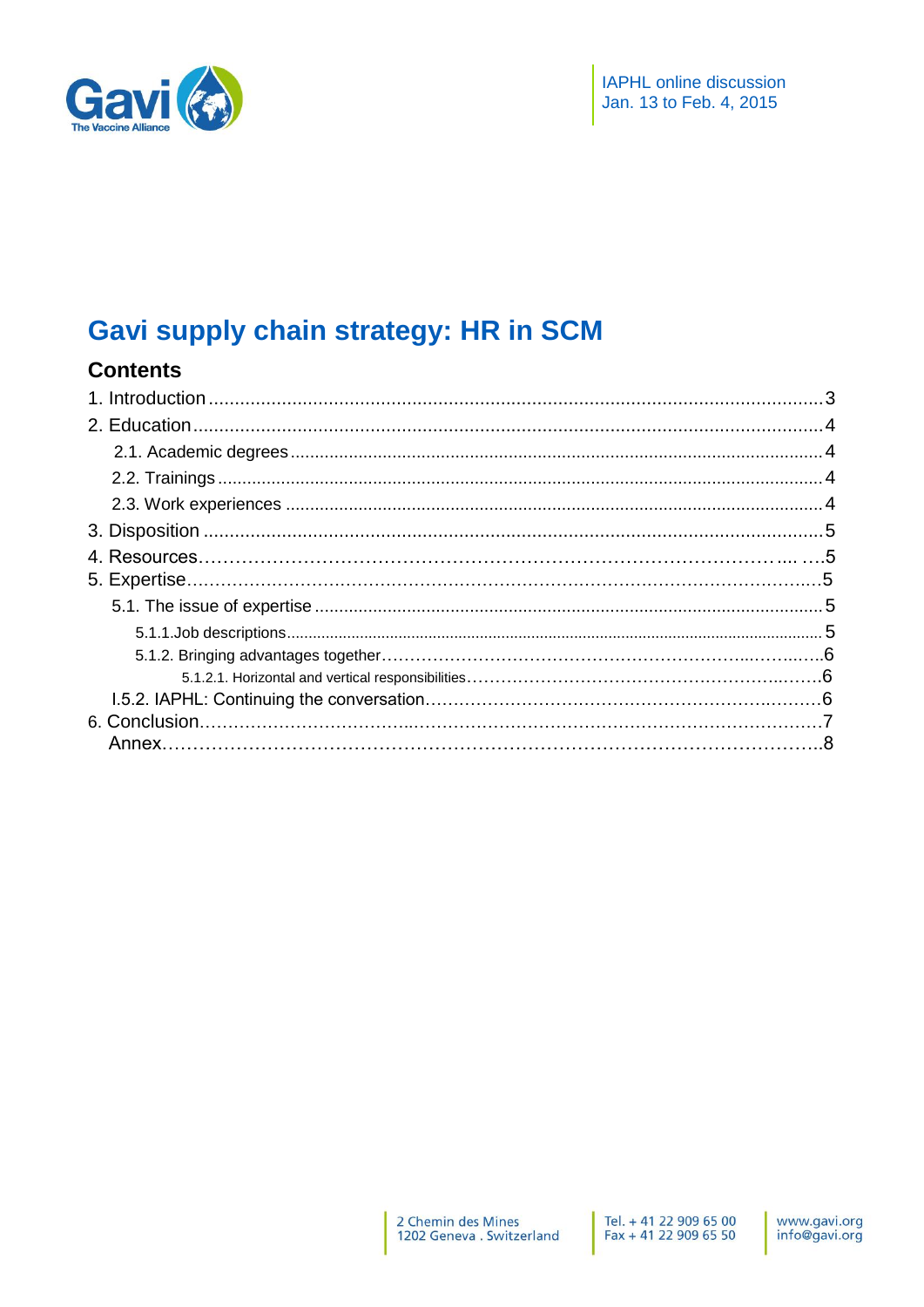# **1. Introduction**

Gavi Alliance, alongside the People and Practices Priority Working Group (P&P PWG) of the Gavi Supply Chain Strategy, aims to explore the personnel profiles behind supply chain management (SCM) in the private and public sector. Through an increased understanding of the appropriate level of expertise, authority and resources required for SCM personnel to oversee the supply chain (SC), our goal is to support countries in having dedicated and competent health SC leaders with adequate numbers of skilled and motivated personnel at all levels of the health system. In so doing, we hope to help overcome existing and emerging immunization SC challenges.

Evidence shows that the profession of "supply chain manager" often does not exist in countries eligible for Gavi support, and there are insufficient managers and workers to effectively manage supply chain operations. Those operating supply chains (usually pharmacists, nurses and other health workers) have often not received formal training in SCM, and there is a lack of structure and systems in place to share good practices. As new, more expensive and more voluminous pharmaceutical products are introduced, the stakes are even higher for health logistics.

With this in mind, Gavi Alliance and the P&P PWG are in the process of developing a handful of case studies on the personnel profiles and HR practices for SCM within different private firms, organizations and NGOs. These will be used to inform the implementation and/or reinforcement of the SC manager position within country Ministries of Health and EPIs as part of a country support package for SC managers. The goal of Gavi Alliance is that countries will have in place action plans to develop immunization SC leaders/managers and to develop the capacity of the workforce to effectively manage the SC.

This effort can be bolstered through discourse among integrated networks of professionals in the field, such as the International Association of Public Health Logisticians (IAPHL). IAPHL is dedicated to improving health SCM and commodity security by promoting the professional development of public health logisticians. The association supports logisticians worldwide by providing a community of practice where members can network, exchange ideas and improve their professional skills.

On Jan. 13, 2015, the following question was posed to IAPHL:

*What academic profiles, job descriptions and career paths do you find ideal for SC managers, in any sector? What has proven successful in your experience?*

Over 50 IAPHL contributors, with SCM experience worldwide, responded to this inquiry (see annex). In the following short report, we will discuss the four factors—*education, disposition, resources* and *expertise*--that emerged from this discourse, and the ways in which these factors both constrain and facilitate care.



 **Figure 1 Summary of HR factors**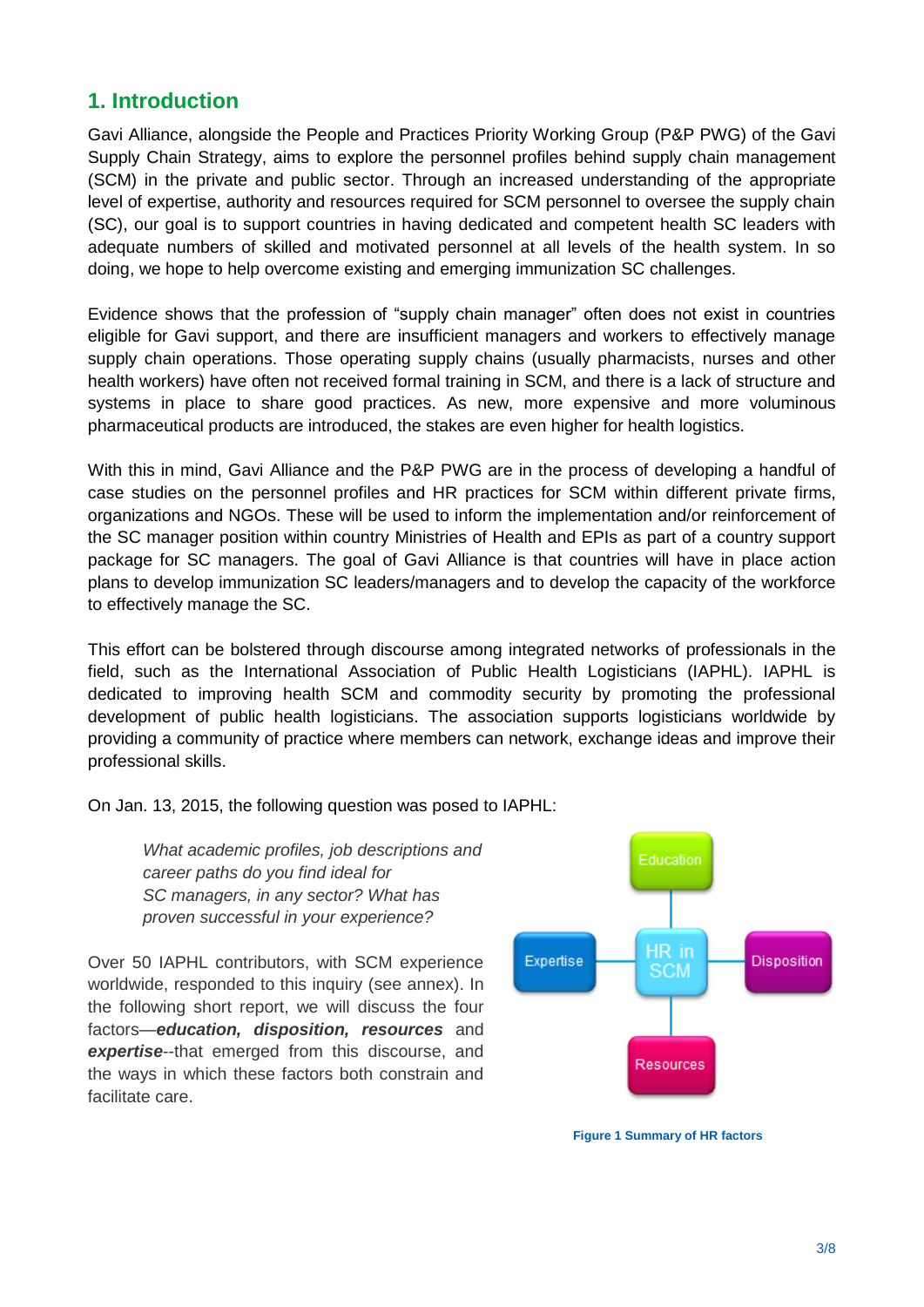## **2. Education**

IAPHL participants introduced and discussed a number of educational degrees, trainings and work experiences that contribute to quality SC leaders. This section will focus on the academic and professional SCM profiles based on IAPHL responses, and the questions these responses raise.

## **2.1. Academic degrees**

The following academic degrees were mentioned:

- Purchasing and Supplies with specialization in medical **logistics**
- Pharmacy
- Pharmaceutical technologies
- Nursing
- Laboratory technologies
- Sales and marketing
- Engineering
- Economics
- Business commerce
- Business administration
- Finance
- Coupled with secondary degrees in:
	- **Supply Chain/Logistics**
	- **Public Health**
	- **Business administration.**

## **2.2. Trainings**

In addition to academic degrees, IAPHL participants mentioned that professional trainings improve one's ability to meet the responsibilities of an SC manager. These trainings could be in the form of:

- Professional seminars
- Short courses with certificates
- Pre-service training for nursing and pharmacy degrees
- On-the-job training.

## **2.3. Work experiences**

Finally, work experiences over time can contribute to the accumulation of 'working knowledge', outside of the formal academic degree or post-degree training through what is referred to as 'learning by doing'.

The plethora of career paths to SCM begs the following questions*: What do these different educations bring to the field and how can they contribute to systematic career development in SCM? How should academic degrees be measured against training and work experience? What qualifications are most integral in the professionalization of SCM?*

*"From the People that Deliver perspective, it is important that the person who is acting in a supply chain role has the competencies to complete that role accurately."* -Andrew Brown, PtD, Australia

*"I have interacted and learnt from pharmacists, logisticians, statisticians, medical doctors, geographers… This field has so many actors…. Limiting it [SCM] to a particular expertise or discipline may also limit innovations in this field."* -Dayo Fatoke, SHI, **Nigeria** 

*"I am of the view that anybody with the requisite training can and should practice SCM and should be judged on merit and not on education alone."* -Josephine Gyawu, Central Medical Stores, Ghana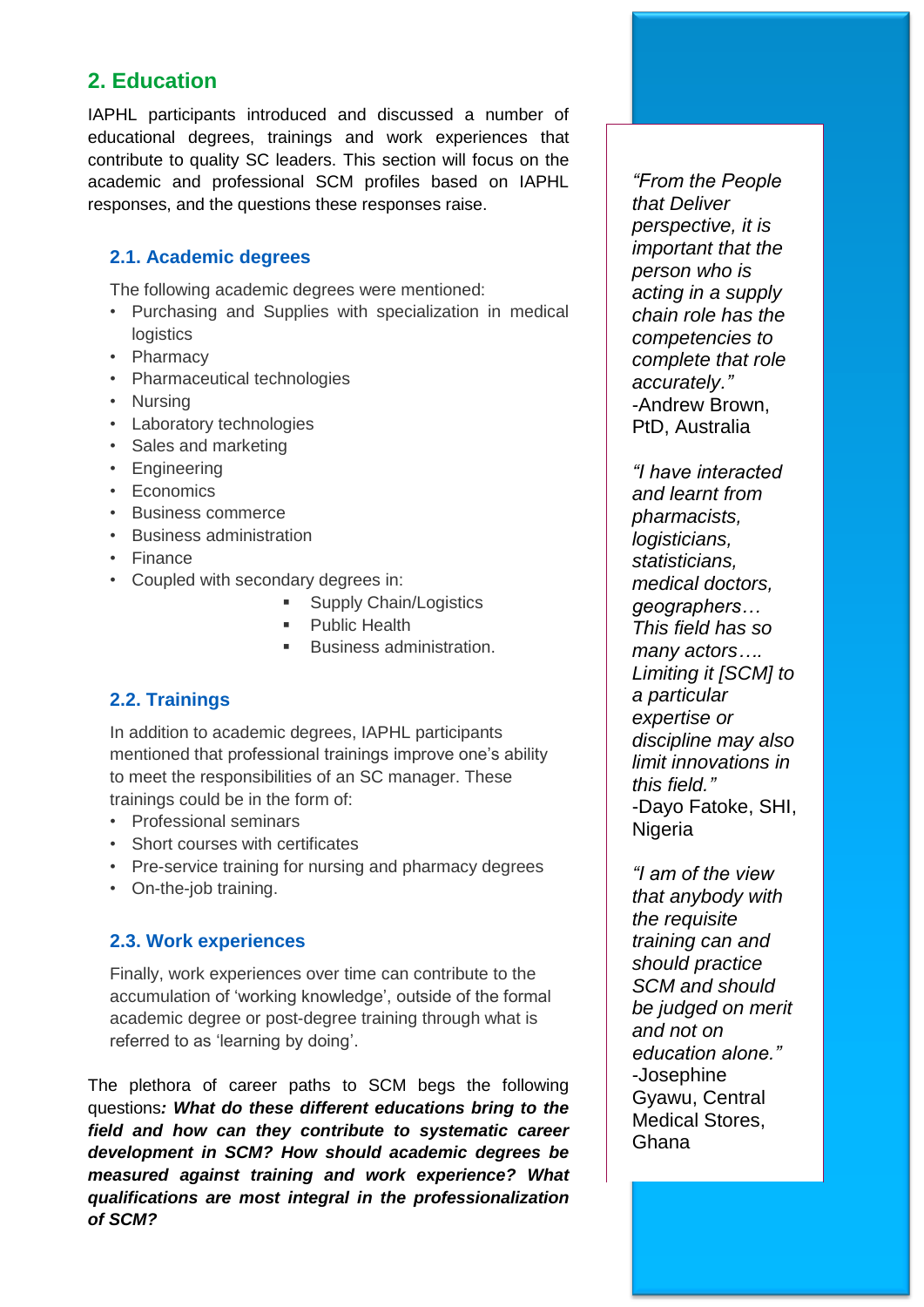# **3. Disposition**

While academic and professional backgrounds are important qualifiers for SC managers, IAPHL participants mentioned a number of dispositional traits that weigh heavily in the making of a capable SC leader. There traits were as follows:

- Motivation and passion
- Leadership ability
- Willingness to learn
- Drive and tenacity
- Versatility.

*"…if they are selfmotivated, they can be the best for the task as long as they are trained to perform it." -Clemence Matsika, Smart Building Solutions, Zimbabwe*

The questions raise here are: *How much focus should be given to soft skills vs. technical skills and how is this best introduced into pre and inservice training and performance management? What other soft skills are important for SCM (ex. Communication, influence, interpersonal skills, etc.)?*

## **4. Resources**

Different countries face both talent and financial limitations. This sometimes makes it a question not of who is *best* suited, but of what skills are available and in what number. Where there are fewer resources, any number of skill sets and capabilities may be considered and combined.

To the same degree, however, other participants argued that there are already too few medical personnel in limited-resource settings. SCM tasks may serve as a distraction for other life-saving responsibilities. Under this argument, tasks should be delegated rather than combined.

Alongside this dichotomous tension is the requirement that countries, whatever the resource limitations, make sure they are aligned with national medicine policy and pharmaceutical legislations and regulations.

This factor, too, raises concerns. *To improve health access, how does one integrate into their health system someone who is both qualified and whose responsibilities are not already spread too thin? In limited-resource countries, what can be done to allocate more of these resources to the important role of SCM?*

# **5. Expertise**

Widespread IAPHL conversation focused on the diversity of backgrounds within SCM, identifying ways in which this diversity could either serve as a barrier to or an enabler of care. Much of the discourse focused on health SC managers with a background in health sciences and medicines, and those from outside of the health sector. Therefore, this last section will focus on different expertise, suggested collaboration in SCM and the ways in which IAPHL can further discuss and support this diversity in the field.

## **5.1. The issue of expertise**

Among IAPHL participants, there were both pharmacists who believed they were trained and prepared for the role of SCM and SC specialists who introduced SC as a science of management that should be accepted and endorsed in health SC systems. General consensus brewed around the notion of collaboration, but achieving this constructively is the question at hand.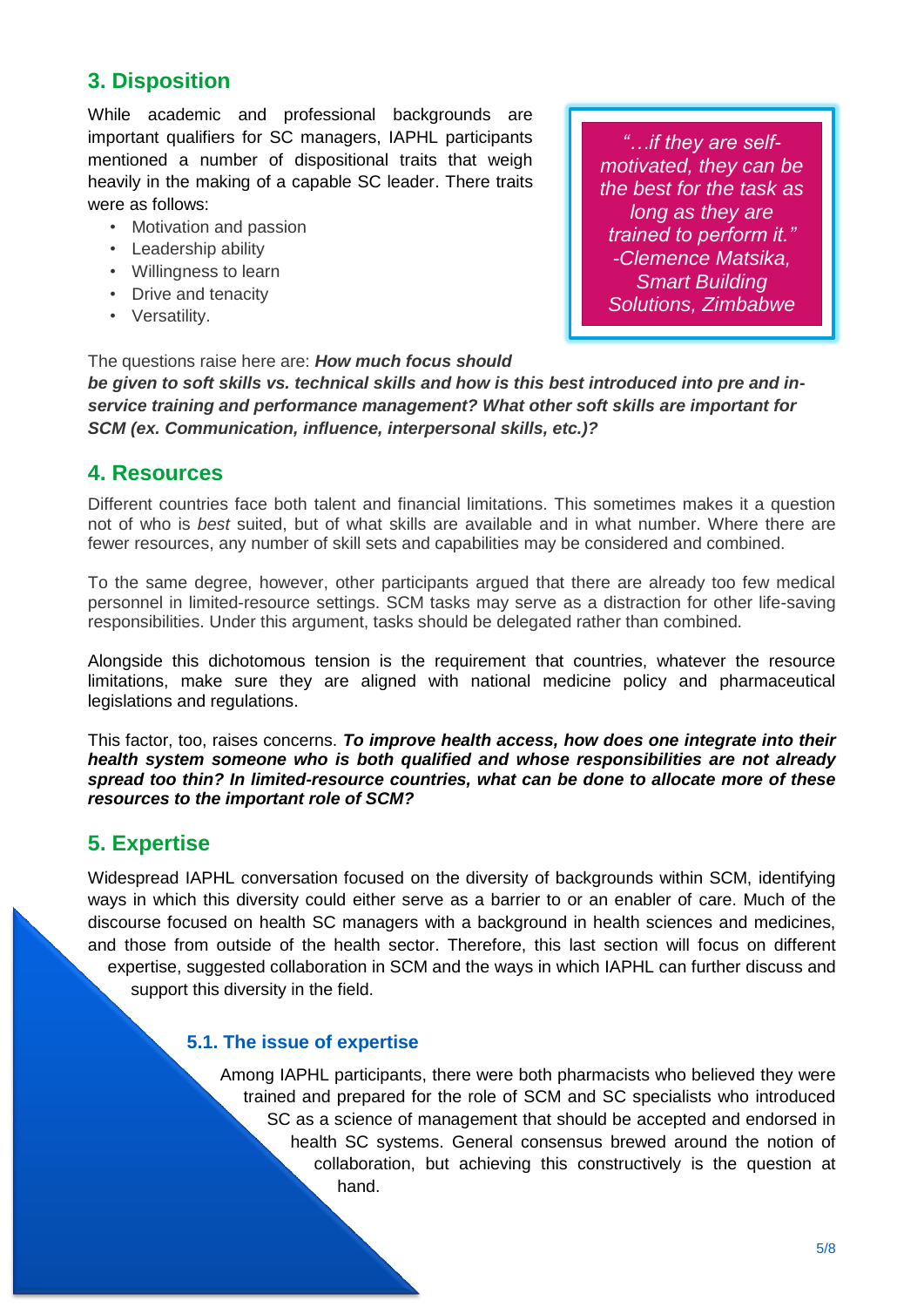#### **5.1.1. Job descriptions**

One opportunity to negotiate the role of different expertise is through clear job descriptions. In the health SC system, the roles and tasks of all those involved should be described in detail through job descriptions and/or Terms of Reference, and reviewed on a regular basis.

#### **5.1.2. Bringing advantages together**

Another suggested route toward more efficient SC functioning is through stimulating a team mind set. Just like building a hospital, building a health system that provides efficient and effective care requires coordinated effort between many actors from different fields and with different expertise. SC professionals, while distinct, can work in support of medical and other health professionals. By bringing advantages together, SC teams can avoid duplication and motivate complementarity.

#### **5.1.2.1. Managerial and technical responsibilities**

One way to bring advantages together is through allocating managerial and technical responsibilities in countries where there are both SC and health professionals. Trained SC managers can control the flow of products through global SC operations and warehouse management and healthcare professionals can focus on their core competitive activities.

#### *How can country-based SC and healthcare professionals identify their responsibilities?*

- Map the supply chain and illustrate the level of collaboration and mutual dependency at each stage of the process
- Set the strategic direction for a health SC together between SC managers and pharmacists
- Allow SC professionals to demonstrate through measured results that their work adds value to the overall success of the organization.

Further consideration should be paid to the areas of contention, such as the questions posed here regarding different hard and soft skills, limited resources and diverse expertise on the path to SCM professionalization, and how to accommodate these in the future.

#### **5.2. IAPHL: Continuing the conversation**

IAPHL offers a unique platform on which SC and healthcare professionals can continue to share their experiences. Additionally, greater initiative can be taken to validate SCM competencies and to enhance the efficiency of this work. To recognize HR in SCM, our efforts are strengthened by recognizing each other, and the leadership that exists within IAPHL.

*"To me, the best way to develop supply chain human resources is first of all for the Ministry to accept supply chain management as a key function and as such accord it budget, responsibility, respect equal to Clinical Care Directorate. That way you have created a dedicated directorate with high level commitment and engagement to create a whole new sustainable specialist supply chain cadre with relevant skills and clear career paths to manage commodities."*

–Innocent Dube, Crown Agents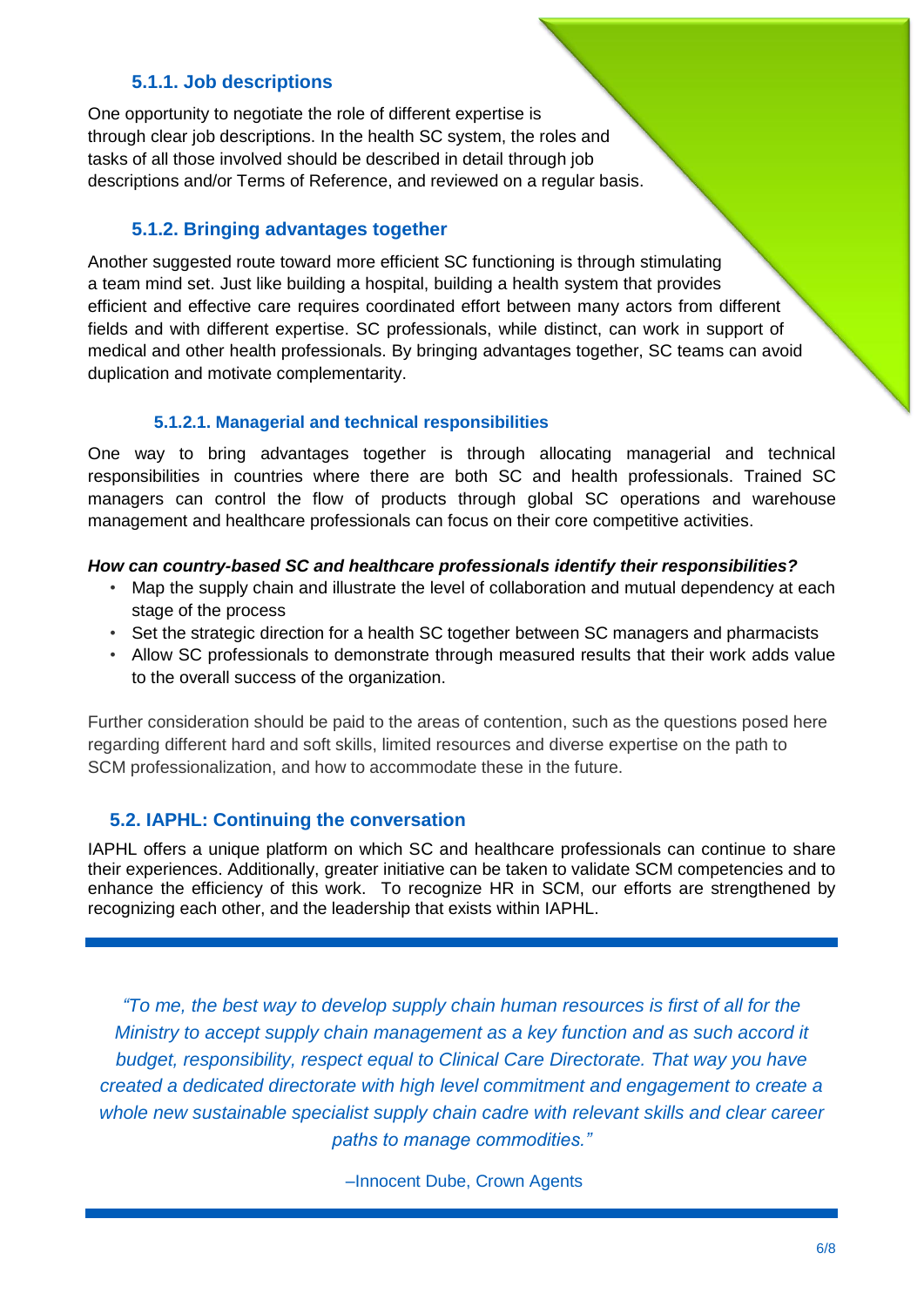# **6. Conclusion**

A Gavi SC specialist recently said that SC is often the life and death of the company. They could have an amazing product, but the company will fail if the products don't reach their destination and their consumer. In health SC systems, this can be taken quite literally. Efficient SCs deliver lifesaving and preventative drugs to those in need (beneficiaries) who might not otherwise have access.

These systems, however, cannot safeguard the product quality, the service quality and the operations quality without skilled, capable and motivated SC professionals, both within and outside of the health sector. In the next five years, Gavi's vision is to reach more beneficiaries than ever; in order to achieve that, countries will need to increase their SC efforts. One of these efforts is focused on recognizing HR in SCM, and engaging in deliberate conversations about how to do this productively. This requires both advocacy for strengthening HR and professionalization of SCM. In so doing, we hope countries will further support the role of SC managers and, thus, further support their citizens.

Gavi and the P&P PWG brought this mission to the IAPHL forum in Jan. 2015, asking participants to discuss the ideal academic profiles, job descriptions and career paths of SC managers by calling on their own knowledge and experiences. Through this discussion, *education, disposition, resources* and *expertise* were introduced as factors that both constrain and facilitate care. We invite the IAPHL community to continue discussing these factors and to be leaders in the acknowledgment of SCM as a profession.

I would like to thank the IAPHL community for their participation both in this discussion and with the Competency Mapping Framework surveys put together by Kevin Etter and Andrew Brown of the P&P PWG and People that Deliver. I would also like to acknowledge UNICEF, People that Deliver and Gavi for their support in this HR for SCM initiative. Thank you.

For further information, please contact Micaela Neumann at [mneumann@gavi.org,](mailto:mneumann@gavi.org) Hamadou M Dicko at [hdicko@gavi.org](mailto:hdicko@gavi.org) or Musonda Kasonde at [mkasonde@unicef.org.](mailto:mkasonde@unicef.org)

# **The six rights of supply chain human resources**

An *effective supply chain* involves

- engaging the *right people*…
- in the *right quantities*…
- with the *right skills*…
- in the *right place*…
- paid the *right salary…*
- at the *right time*

…to implement the procedures that direct supply chain operations and *ensure the supply of health commodities.*

USAID | DELIVER PROJECT, Task Order 4. 2013. Human Resource Capacity Development in Public Health Supply Chain Management: Assessment Team Training Workshop. Arlington, Va.: USAID | DELIVER PROJECT, Task Order 4.